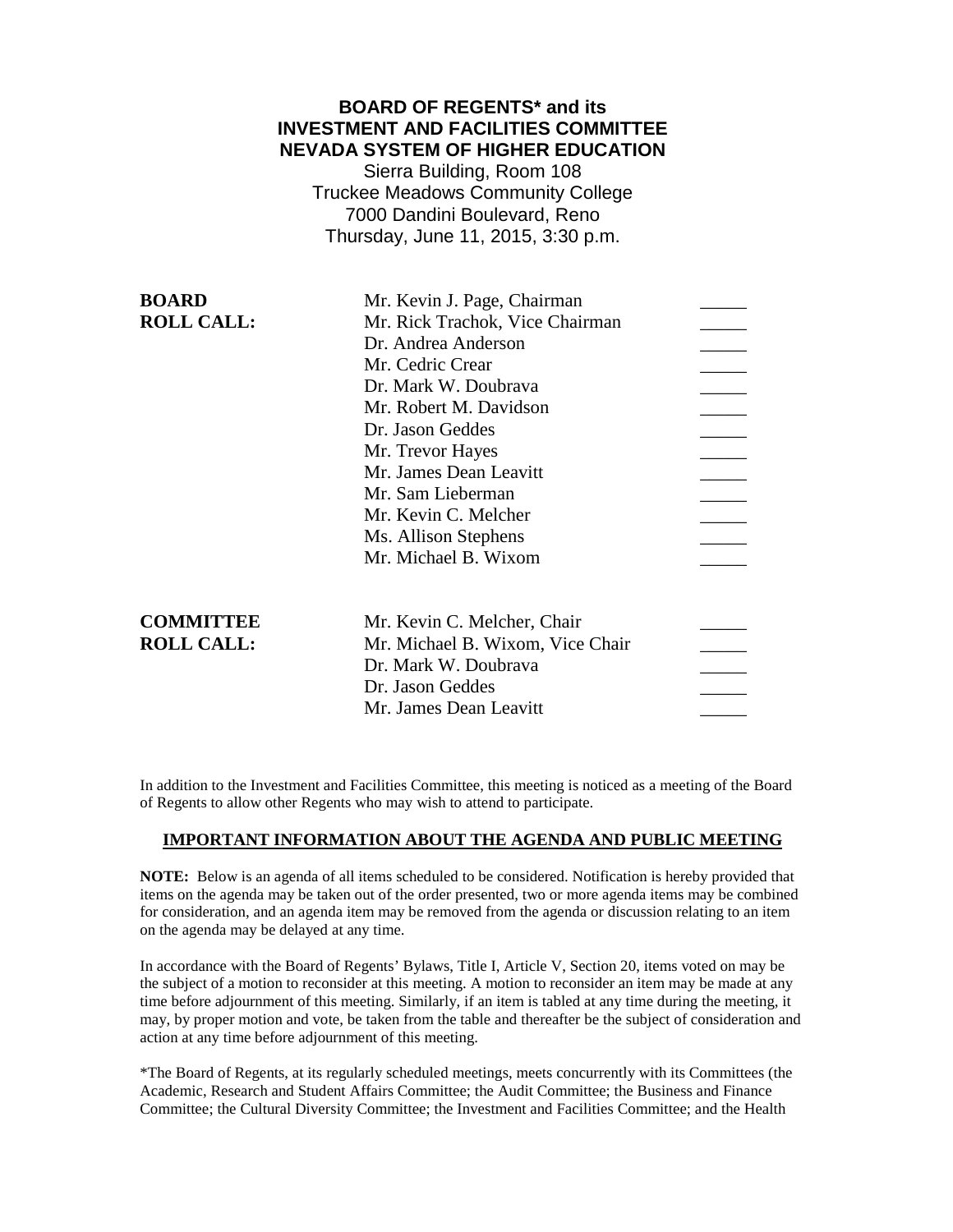### Investment and Facilities Committee Agenda **Page 2** According to the Page 2 06/11/15

Sciences System Committee). The Board's Committee meetings take place in accordance with the agendas published for those Committees. Regents who are not members of the Committees may attend the Committee meetings and participate in the discussion of Committee agenda items. However, action items will only be voted on by the members of each Committee, unless a Regent is temporarily made a member of that Committee under Board of Regents' Bylaws, Title 1, Article VI, Section 6. The full Board of Regents will consider Committee action items in accordance with the Board of Regents' agenda published for the current or for a subsequent meeting.

In accordance with the Board of Regents' Bylaws, Title 1, Art. V, Section 13, a quorum may be gained by telephonic hookup.

Some agenda items are noted as having accompanying reference material. Reference material may be accessed on the electronic version of the agenda by clicking the reference link associated with a particular item. The agenda and associated reference material may also be accessed on the Internet by visiting the Board of Regents' website at:

<http://system.nevada.edu/Nshe/index.cfm/administration/board-of-regents/meeting-agendas/>

Many public libraries have publicly accessible computer terminals. Copies of the reference material and any additional support materials that are submitted to the Board of Regents' Office and then distributed to the members of the Board of Regents after the mailing of this agenda but before the meeting, will be made available as follows: 1. Copies of any such materials are available at the Board of Regents' Office at 2601 Enterprise Road, Reno, Nevada and the Board of Regents' Office at 4300 S. Maryland Parkway, Las Vegas, Nevada. A copy may be requested by calling Nancy Stone at (702) 889-8426; 2. Copies of any such materials will also be available at the meeting site.

Reasonable efforts will be made to assist and accommodate physically disabled persons attending the meeting. Please call the Board office at (775) 784-4958 in advance so that arrangements may be made.

## **1. PUBLIC COMMENT INFORMATION ONLY**

Public comment will be taken during this agenda item. No action may be taken on a matter raised under this item until the matter is included on an agenda as an item on which action may be taken. Comments will be limited to three minutes per person. Persons making comment will be asked to begin by stating their name for the record and to spell their last name. The Committee Chair may elect to allow additional public comment on a specific agenda item when that agenda item is being considered.

In accordance with Attorney General Opinion No. 00-047, as restated in the Attorney General's Open Meeting Law Manual, the Chair may prohibit comment if the content of that comment is a topic that is not relevant to, or within the authority of, the Board of Regents, or if the content is willfully disruptive of the meeting by being irrelevant, repetitious, slanderous, offensive, inflammatory, irrational or amounting to personal attacks or interfering with the rights of other speakers.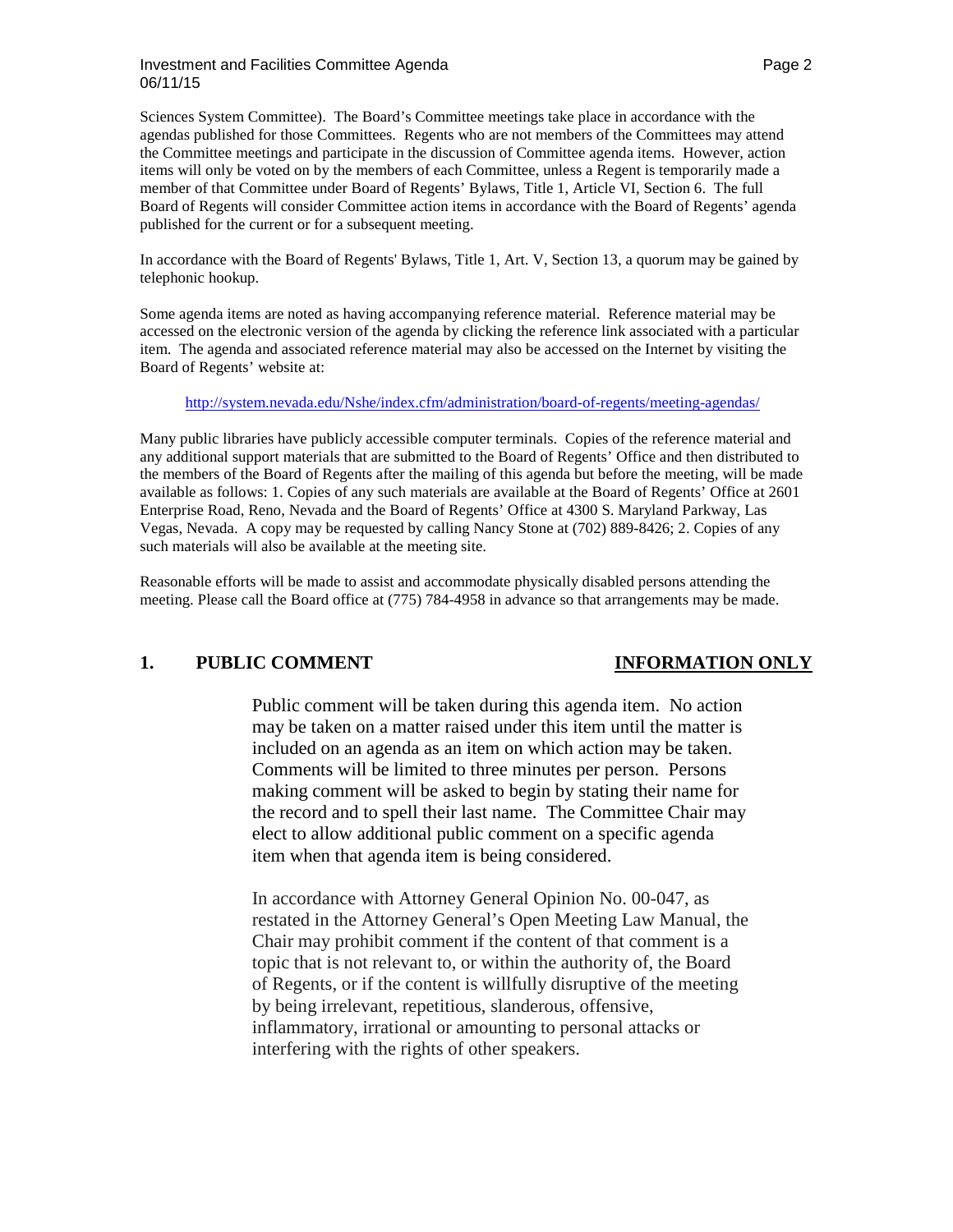### **2. CONSENT ITEMS FOR POSSIBLE ACTION**

Consent items will be considered together and acted on in one motion unless an item is removed to be considered separately by the Committee.

### **2a. MINUTES FOR POSSIBLE ACTION**

Request is made for approval of the minutes from the March 5, 2015, meeting. *[\(Ref. IF-2a\)](http://system.nevada.edu/tasks/sites/Nshe/assets/File/BoardOfRegents/Agendas/2015/jun-mtgs/if-refs/IF-2a.pdf)*

# **2b. EXCHANGE AND BANKING OF FOR POSSIBLE ACTION WATER RIGHTS WITH TRUCKEE MEADOWS WATER AUTHORITY – UNR**

UNR President Marc Johnson is requesting approval of a Water Resource Exchange Agreement, Water Resource Banking Agreement and corresponding deeds which would allow NSHE to bank 200 acre feet of permitted water rights to address current and future capital projects by transferring ownership of 200 acre feet of NSHE Pioneer Ditch non-permitted water rights to the Truckee Meadows Water Authority. *[\(Ref. IF-2b\)](http://system.nevada.edu/tasks/sites/Nshe/assets/File/BoardOfRegents/Agendas/2015/jun-mtgs/if-refs/IF-2b.pdf)*

## **2c. UNIVERSITY GATEWAY FOR POSSIBLE ACTION PROJECT LEASE – UNLV**

UNLV President Len Jessup requests Board approval of a correction and amendment to the lease which was one of the Implementing Agreements for the University Gateway Project to extend the date by which the landlord must deliver possession of a completed Parking Structure and Police Services Space from May 30, 2016 to December 31, 2016. *[\(Ref. IF-2c\)](http://system.nevada.edu/tasks/sites/Nshe/assets/File/BoardOfRegents/Agendas/2015/jun-mtgs/if-refs/IF-2c.pdf)*

# **2d. SLOT TAX BOND PROCEEDS FOR POSSIBLE ACTION ALLOCATION AND EXPENDITURE – UNR AND UNLV**

Vice Chancellor for Finance and Administration, Vic Redding, requests acceptance of the report for final construction proceeds received from the sale of slot tax bonds and the final project allocation. *[\(Ref. IF-2d\)](http://system.nevada.edu/tasks/sites/Nshe/assets/File/BoardOfRegents/Agendas/2015/jun-mtgs/if-refs/IF-2d.pdf)*

*ESTIMATED TIME: 5 mins.*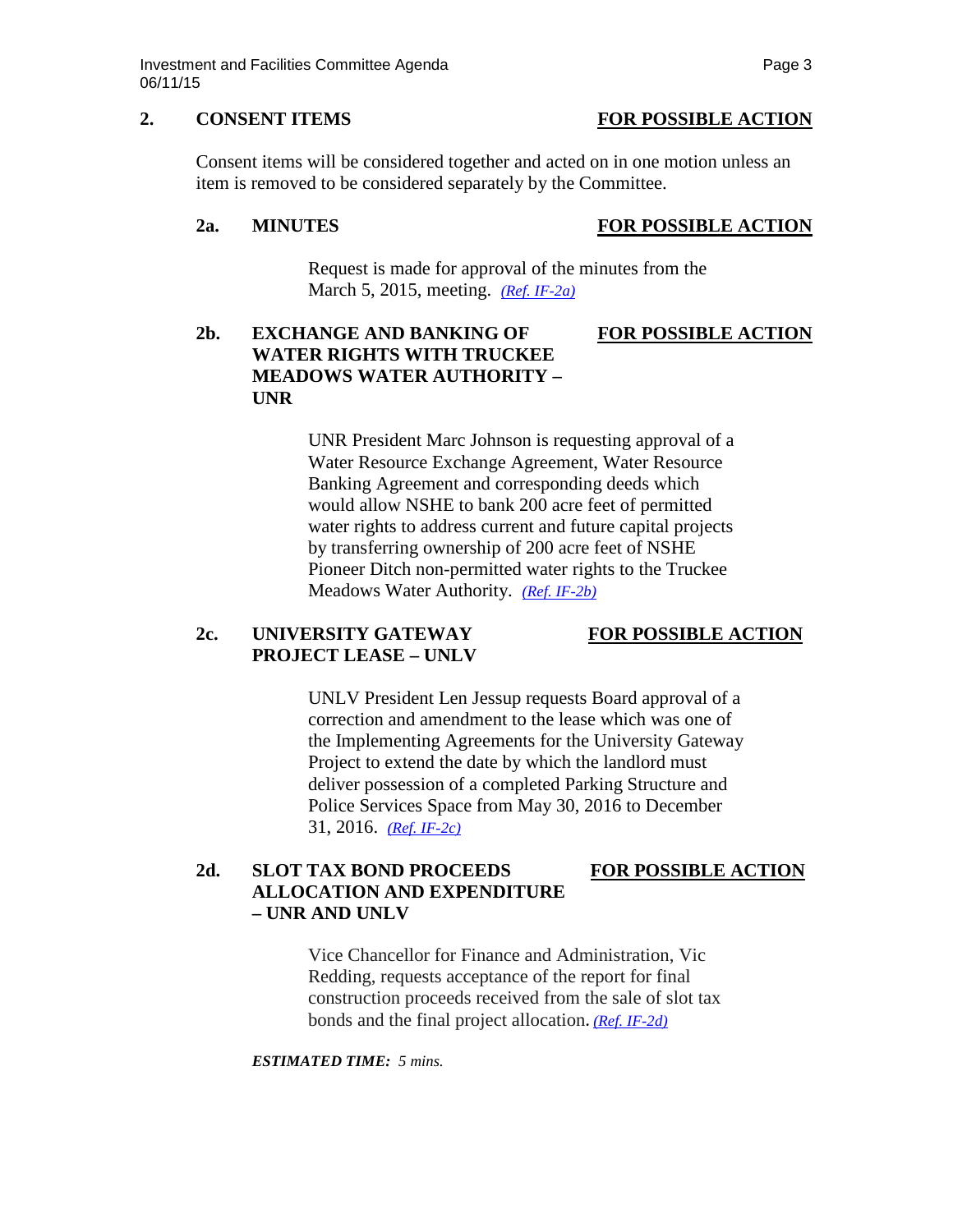### **3. POOLED ENDOWMENT AND FOR POSSIBLE ACTION OPERATING FUNDS; OPERATING POOL RESERVES**

Staff from Cambridge Associates and System Administration will present a report on asset allocation and investment returns for the pooled Endowment and pooled Operating Funds for the quarter ended March 31, 2015. Staff will also provide an update on the status of the Operating Pool Reserve. Cambridge Associates and System Administration staff may also provide specific recommendations on fund managers which may include hiring, terminating or changing managers. The Committee may take action based on the report and recommendations, including making recommendations to the Board to change the asset allocation, fund managers and/or strategic ranges for the pooled funds.

*ESTIMATED TIME: 45 mins.*

### **4. ALTERNATE ENDOWMENT FOR POSSIBLE ACTION MANAGEMENT MODELS**

As a follow-up to prior Committee discussions, staff will provide an update and recommendations on options for a discretionary management model for the Endowment and/or Operating Pool investments. The Committee may provide direction to staff regarding evaluation of alternatives and/or procurement of discretionary management services and related services, for consideration at a future meeting.

*ESTIMATED TIME: 10 mins.*

# **5. MIDTOWN CORRIDOR COVENANTS, FOR POSSIBLE ACTION CONDITIONS AND RESTRICTIONS – UNLV**

UNLV President Len Jessup requests authorization to record the Midtown Covenants, Conditions & Restrictions *(CC&R's)* and, after consultation with the Chancellor or his designee, any future amendments to the Midtown CC&R's against all property within the Midtown Corridor that is currently owned by the Board or acquired by the Board in the future and, after consultation with the Chancellor or his designee, to make any minor revisions to the Midtown CC&R's necessary to effectively record them against property currently owned or acquired in the future. *[\(Ref. IF-5\)](http://system.nevada.edu/tasks/sites/Nshe/assets/File/BoardOfRegents/Agendas/2015/jun-mtgs/if-refs/IF-5.pdf)*

*ESTIMATED TIME: 5 mins.*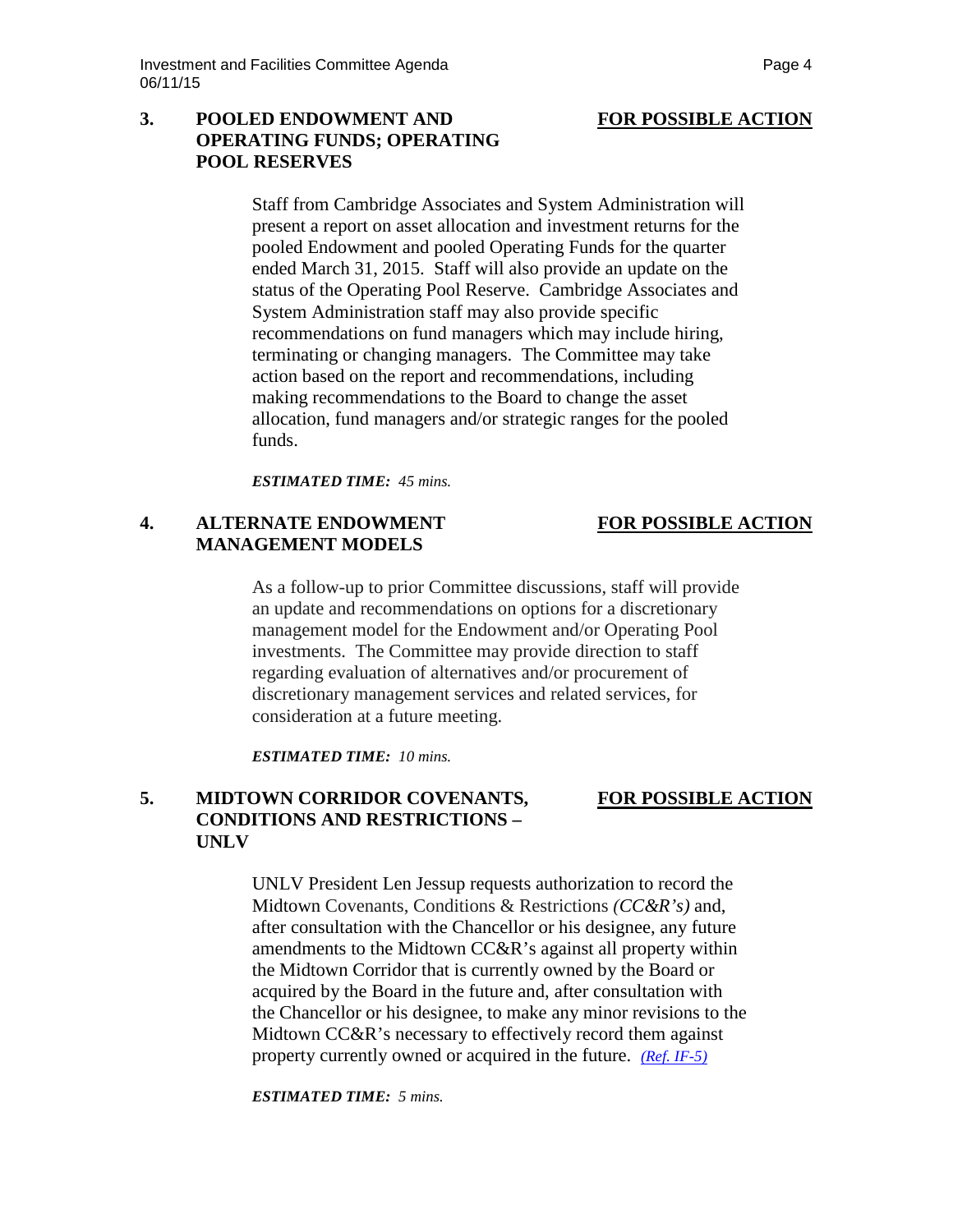### **6. PURCHASE AND SALE AGREEMENT FOR INFORMATION ONLY 42 ACRE PARCEL NEAR TROPICANA AVENUE AND KOVAL LANE – UNLV**

UNLV President Len Jessup will provide an update on activities associated with the University of Nevada, Las Vegas Foundation's purchase and sale agreement for the 42 acre parcel near Tropicana Avenue and Koval Lane. *[\(Ref. IF-6\)](http://system.nevada.edu/tasks/sites/Nshe/assets/File/BoardOfRegents/Agendas/2015/jun-mtgs/if-refs/IF-6.pdf)*

*ESTIMATED TIME: 10 mins.*

### **7. STUDENT HOUSING – WNC INFORMATION ONLY**

WNC President Chester Burton will present information to the Committee of WNC's intent to use a Request for Qualification *(RFQ)* to determine whether there are commercial companies interested in entering into a public-private partnership with WNC to build a residence hall on the Carson City campus. *[\(Ref. IF-7\)](http://system.nevada.edu/tasks/sites/Nshe/assets/File/BoardOfRegents/Agendas/2015/jun-mtgs/if-refs/IF-7.pdf)*

*ESTIMATED TIME: 10 mins.*

## **8. LEASE AGREEMENT FOR INFORMATION ONLY ENVIRONMENTAL PROTECTION AGENCY FACILITIES AT UNLV MARYLAND CAMPUS – UNLV**

UNLV President Len Jessup will update the Board on a potential new lease agreement for the Environmental Protection Agency facilities on the UNLV Maryland Campus. *[\(Ref. IF-8\)](http://system.nevada.edu/tasks/sites/Nshe/assets/File/BoardOfRegents/Agendas/2015/jun-mtgs/if-refs/IF-8.pdf)*

*ESTIMATED TIME: 5 mins.*

# **9. NEW BUSINESS INFORMATION ONLY**

Items for consideration at future meetings may be suggested. Any discussion of an item under "New Business" is limited to description and clarification of the subject matter of the item, which may include the reasons for the request.